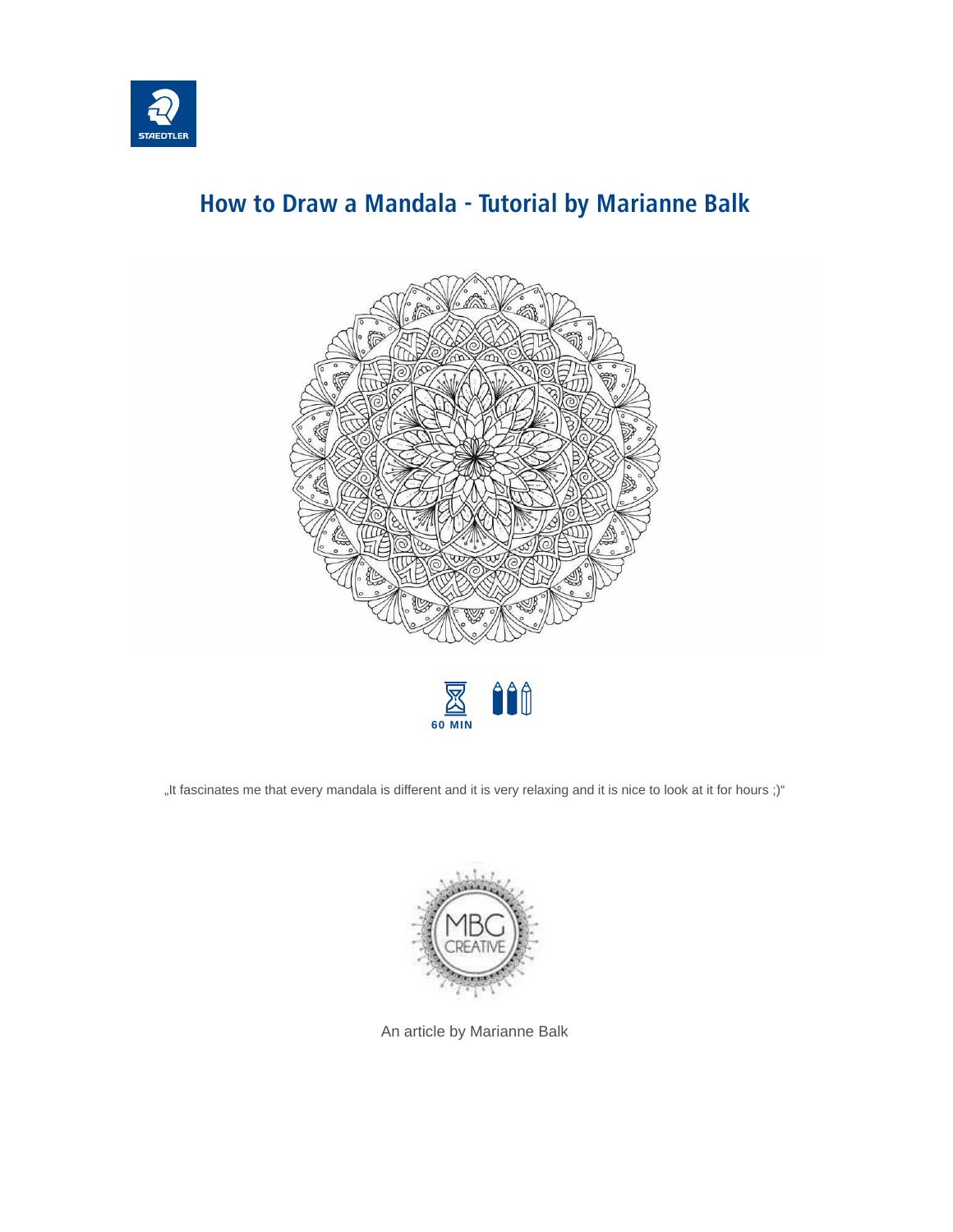## **Step-by-step instructions**





When I start drawing a mandala I take the materials I need: paper, fineliners (STAEDTLER of course), a pencil, a ruler, an eraser, a compass and a protractor. I find the middle of the paper and put a little point in it with the compass. I draw the circle as big as I want the mandala to become. Then I make a straight line with a ruler and with the protractor I make points in various degrees. With the ruler I connect the points.



Now it's time to draw the basic outlines. On this picture you can see the start of it.







Finished the basic lines. While drawing I made new circles and when necessary I draw more lines with the pencil.